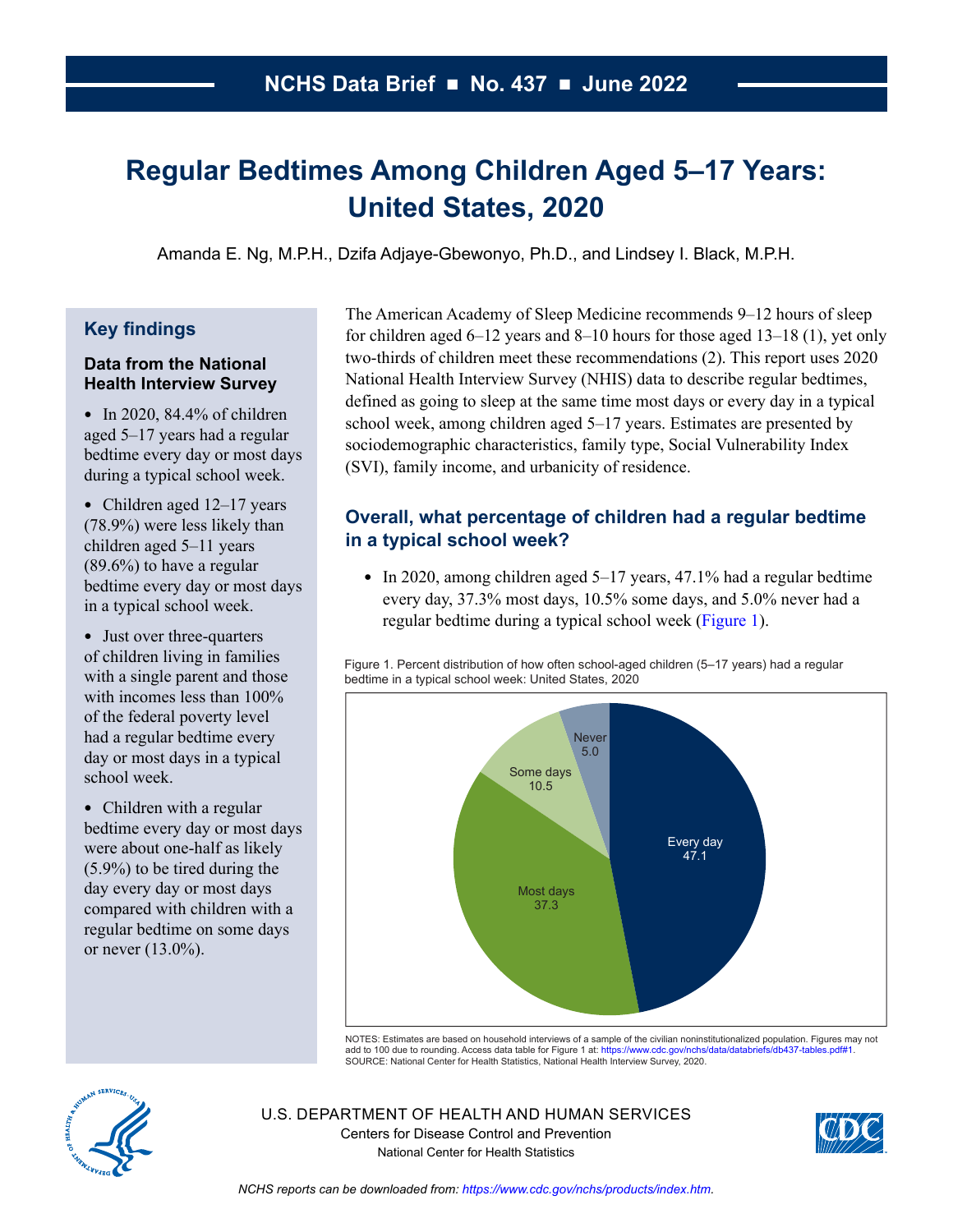# **Did the percentage of children aged 5–17 years who had a regular bedtime every day or most days in a typical school week vary by sociodemographic characteristics?**

- Boys (84.7%) were as likely as girls (84.2%) to have a regular bedtime every day or most days in a typical school week (Figure 2).
- Children aged 12–17 years (78.9%) were less likely to have a regular bedtime every day or most days compared with children aged 5–11 years (89.6%).
- Non-Hispanic Black children (77.3%) and Hispanic children (83.0%) were less likely to have a regular bedtime every day or most days than non-Hispanic White (86.9%) and non-Hispanic Asian (88.5%) children.

Figure 2. Percentage of children aged 5–17 years who had a regular bedtime every day or most days in a typical school week, by sex, age group, and race and Hispanic origin: United States, 2020



1Significantly different from children aged 12–17 years (*p* < 0.05).

2Significantly different from Non-Hispanic White children (*p* < 0.05). 3Significantly different from Non-Hispanic Asian children (*p* < 0.05).

NOTES: Estimates are based on household interviews of a sample of the civilian noninstitutionalized population. Access data table for Figure 2 at:

[https://www.cdc.gov/nchs/data/databriefs/db437-tables.pdf#2.](https://www.cdc.gov/nchs/data/databriefs/db437-tables.pdf#2) SOURCE: National Center for Health Statistics, National Health Interview Survey, 2020.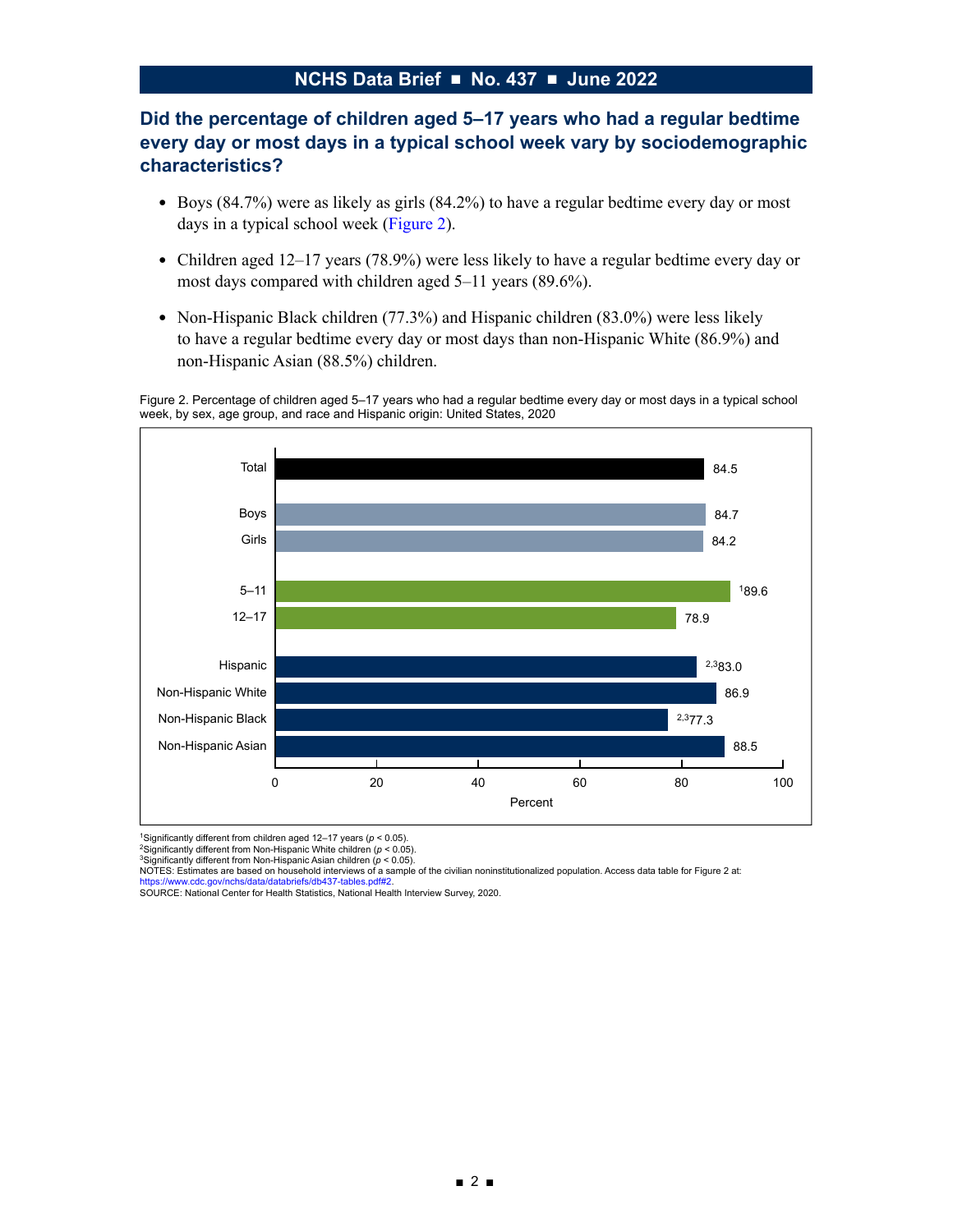# **Were there differences in the percentage of children aged 5–17 years who had a regular bedtime every day or most days in a typical school week by family type, SVI, family income, or urbanicity?**

- Children living in single-parent families were less likely to have a regular bedtime every day or most days (77.7%) compared with children in two-parent families (86.8%) (Figure 3). The observed difference in the percentage of children with a regular bedtime between single-parent families and other types of families (82.3%) was not significant.
- The percentage of children who had a regular bedtime every day or most days was higher among those living in areas of little to no social vulnerability (88.3%) compared with children living in low (84.8%), medium (82.3%), and high (84.0%) areas of social vulnerability.
- The percentage of children who had a regular bedtime every day or most days increased with increasing family income, from 76.1% of children from families with incomes less than 100% of the federal poverty level (FPL) to 82.5% of children from families with incomes between 100%–199% of FPL to 87.2% of children from families with incomes greater than or equal to 200% of FPL.
- The observed difference between the percentage of children who had a regular bedtime every day or most days in rural areas (86.7%) and urban areas (84.0%) was not significant.



Figure 3. Percentage of children aged 5–17 years who had a regular bedtime every day or most days in a typical school week, by family type, social vulnerability, family income, and urbanicity: United States, 2020

<sup>1</sup>Significantly different from children in a two-parent family ( $p < 0.05$ ).

<sup>3</sup>Significant linear trend by family income (*p* < 0.05).<br>NOTES: SV is social vulnerability. FPL is federal poverty level. Estimates are based on household interviews of a sample of the civilian noninstitutionalized population. Access data table for Figure 3 at:<https://www.cdc.gov/nchs/data/databriefs/db437-tables.pdf#3>.<br>SOURCE: National Center for Health Statistics, National Health Interview Survey, 2020.

<sup>&</sup>lt;sup>2</sup>Significant linear trend by Social Vulnerability Index score  $(p < 0.05)$ .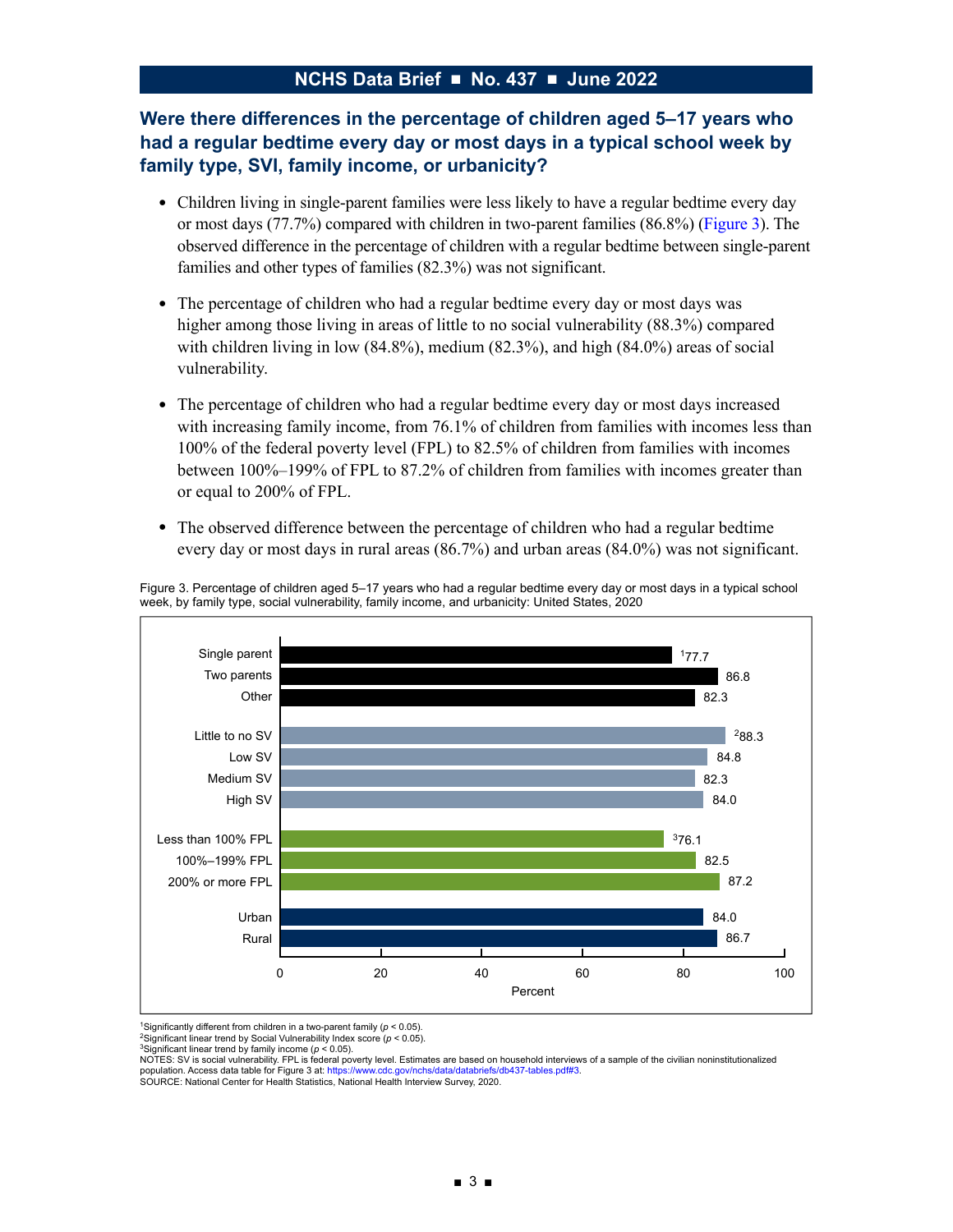# **Were there differences in the percentage of children aged 5–17 years who were tired during the day either most days or every day in a typical school week by regular bedtime status?**

• Children who had a regular bedtime every day or most days were less likely (5.9%) to be tired during the day most days or every day compared with children who had a regular bedtime on some days or never (13.0%) (Figure 4).

Figure 4. Percentage of children aged 5–17 years who were tired during the day most days or every day in a typical school week, by regular bedtime status: United States, 2020



<sup>1</sup>Significantly different from children with a regular bedtime on some days or never (ρ < 0.05).<br>NOTES: Estimates are based on household interviews of a sample of the civilian noninstitutionalized population. Access data

<https://www.cdc.gov/nchs/data/databriefs/db437-tables.pdf#4>.<br>SOURCE: National Center for Health Statistics, National Health Interview Survey, 2020.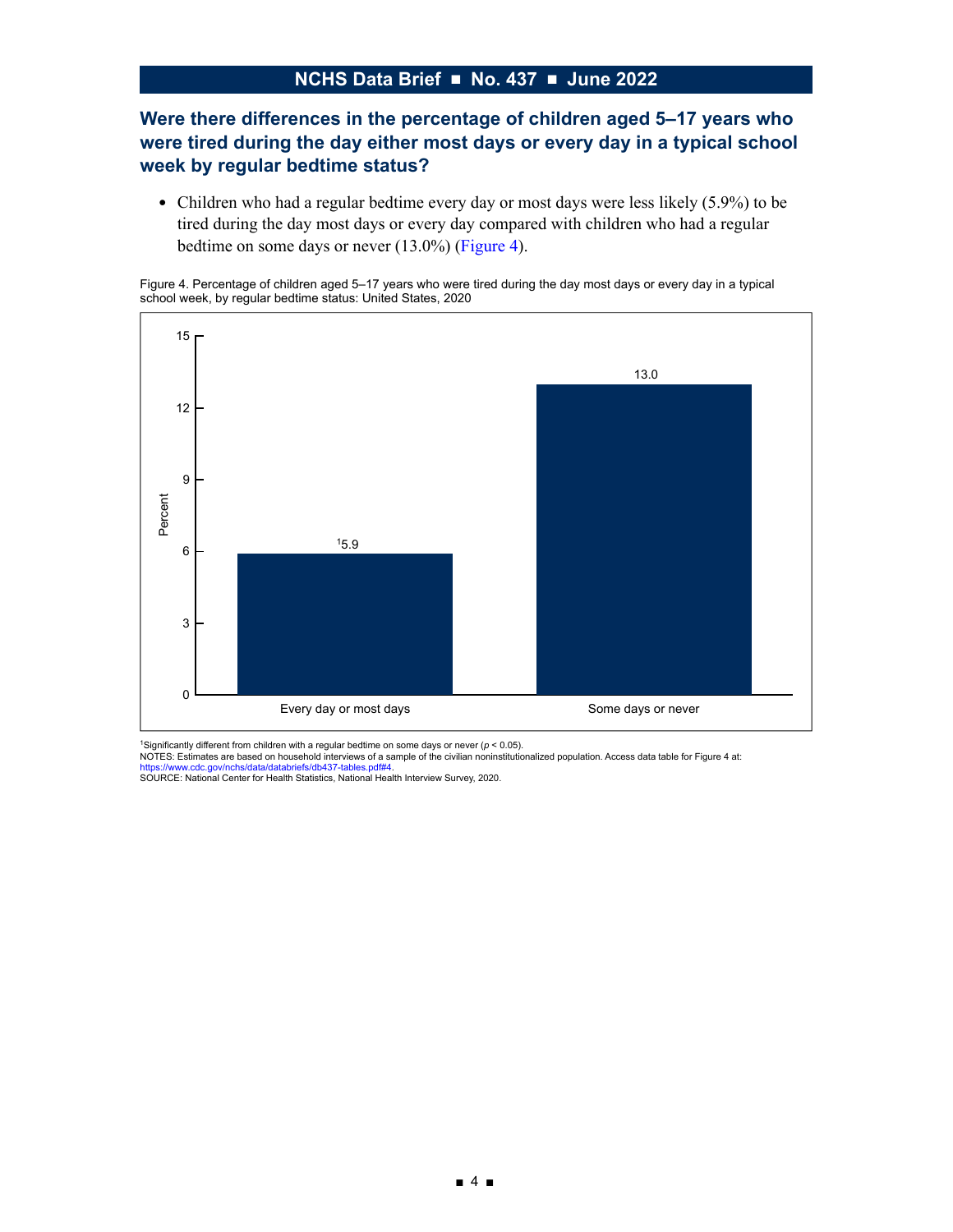#### **Summary**

This report uses data from the 2020 NHIS to describe regular bedtimes among U.S. children aged 5–17 years. Overall, 84.4% of children aged 5–17 had a regular bedtime every day or most days in a typical school week. However, this percentage varied by selected characteristics. The percentage of children with a regular bedtime was similar among boys and girls but varied by age, with older children less likely to have a regular bedtime compared with younger children. Children who were non-Hispanic Black, Hispanic, living in single-parent families, living in communities with higher social vulnerability, and living in families with lower incomes were also less likely to have a regular bedtime. Children with a regular bedtime every day or most days were less likely to be tired during the day than children who had a regular bedtime on some days or never.

Previous research has documented disparities for short sleep duration and regular bedtime by race and ethnicity and age (2,3). This report expands the understanding of children's bedtime routines by describing differences by a broad range of indicators and social determinants of health. Implementing a consistent bedtime has been shown to help ensure sufficient sleep duration for children (4).

#### **Definitions**

Being tired: Based on responses to the question, "In a typical school week, how often does (sample child) complain about being tired during the day? Would you say never, some days, most days, or every day?"

Centers for Disease Control and Prevention (CDC) Social Vulnerability Index: Developed at CDC by the Agency for Toxic Substance and Disease Registry's Geospatial Research, Analysis, and Services Program (GRASP), SVI uses U.S. Census Bureau data to determine the social vulnerability of every census tract. SVI ranks each tract on 15 social factors. The factors are then grouped into four related themes: socioeconomic status, household composition and disability, racial and ethnic minority status and language, and housing type and transportation, as well as an overall ranking. SVI indicates the relative vulnerability of every U.S. census tract as a percentile ranking ranging from 0 to 1, with higher values indicating greater vulnerability. The overall tract summary ranking variable for 2018 was used to categorize four quartiles of vulnerability: Scores from 0 to 0.2500 are categorized as little to no social vulnerability; from 0.2501 to 0.5000, low social vulnerability; from 0.5001 to 0.7500, medium social vulnerability; and from 0.7501 to 1.0, high social vulnerability. For more information on SVI, please visit the [CDC/ATSDR's GRASP website](https://www.atsdr.cdc.gov/placeandhealth/getting_to_know_grasp.html).

Family income as a percentage of FPL: Based on the federal poverty level, which was calculated from the family's income in the previous calendar year and family size using the U.S. Census Bureau's poverty thresholds (5). Family income was imputed when missing (6).

Family type: Children were categorized as living in single-parent families if they had a 1) single parent, never married or 2) single parent, ever married. Children were categorized as living in two-parent families if they had married parents living in the same household as the child, or cohabitating parents living in the same household as the child. Children categorized as other family type include those who had at least one related or unrelated adult (not a parent) in the same household as the child.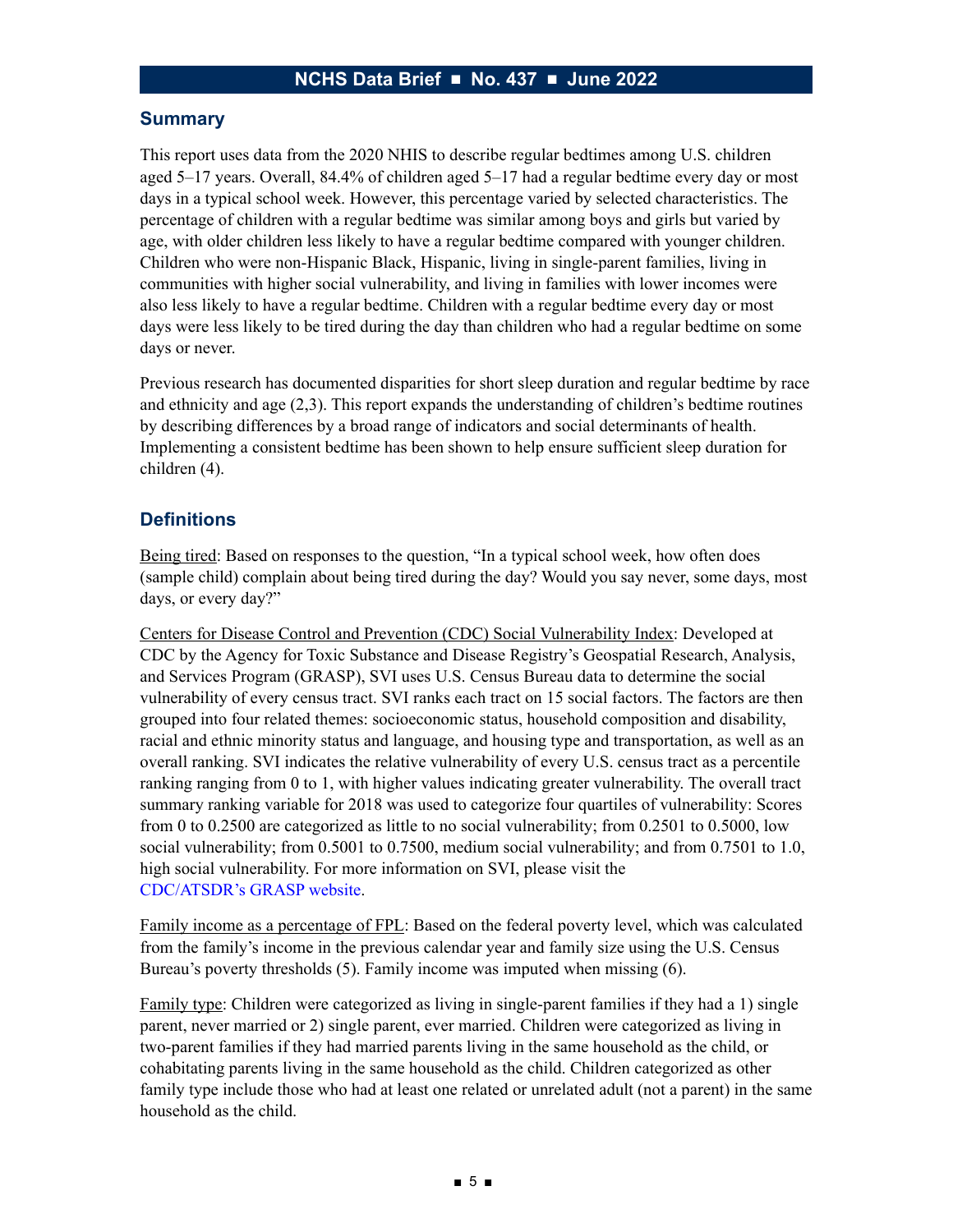Race and Hispanic origin: Children categorized as Hispanic may be of any race or combination of races. Children categorized as non-Hispanic White, non-Hispanic Black, or non-Hispanic Asian indicated one race only. Estimates for non-Hispanic children of other races or multiple races are not shown.

Regular bedtime: Based on responses to the question, "In a typical school week, how often does (sample child) go to bed at the same time? Would you say never, some days, most days, or every day?"

Urbanization level: Counties were classified according to their metropolitan status using the National Center for Health Statistics (NCHS) Urban–Rural Classification Scheme (7). Urban counties include large central counties (inner cities); the fringes of large counties (suburbs); and medium and small counties. Rural counties include micropolitan statistical areas and noncore areas, including open countryside, rural towns (populations of less than 2,500), and areas with populations of 2,500–49,999 that are not part of larger labor market areas (urban areas).

#### **Data source and methods**

NHIS is a nationally representative household survey of the civilian noninstitutionalized U.S. population. It is conducted continuously throughout the year by NCHS. Interviews are typically conducted in respondents' homes, but follow-ups to complete interviews may be conducted over the telephone. Due to the COVID-19 pandemic, data collection procedures in 2020 were disrupted. From April through June all interviews were conducted by telephone only, and from July through December interviews were attempted by telephone first with follow-ups to complete interviews by personal visit. For more information about NHIS, visit <https://www.cdc.gov/nchs/nhis.htm>.

Point estimates and the corresponding confidence intervals for this analysis were calculated using SAS-callable SUDAAN software (8) to account for the complex sample design of NHIS. All estimates are based on parent or guardian report and meet NCHS data presentation standards for proportions (9). Differences between percentages were evaluated using two-sided significance tests at the 0.05 level. Linear and quadratic trends by age group, family income, and SVI quartile were evaluated using Proc Descript, poly option.

## **About the authors**

Amanda E. Ng, Dzifa Adjaye-Gbewonyo, and Lindsey I. Black are with NCHS' Division of Health Interview Statistics.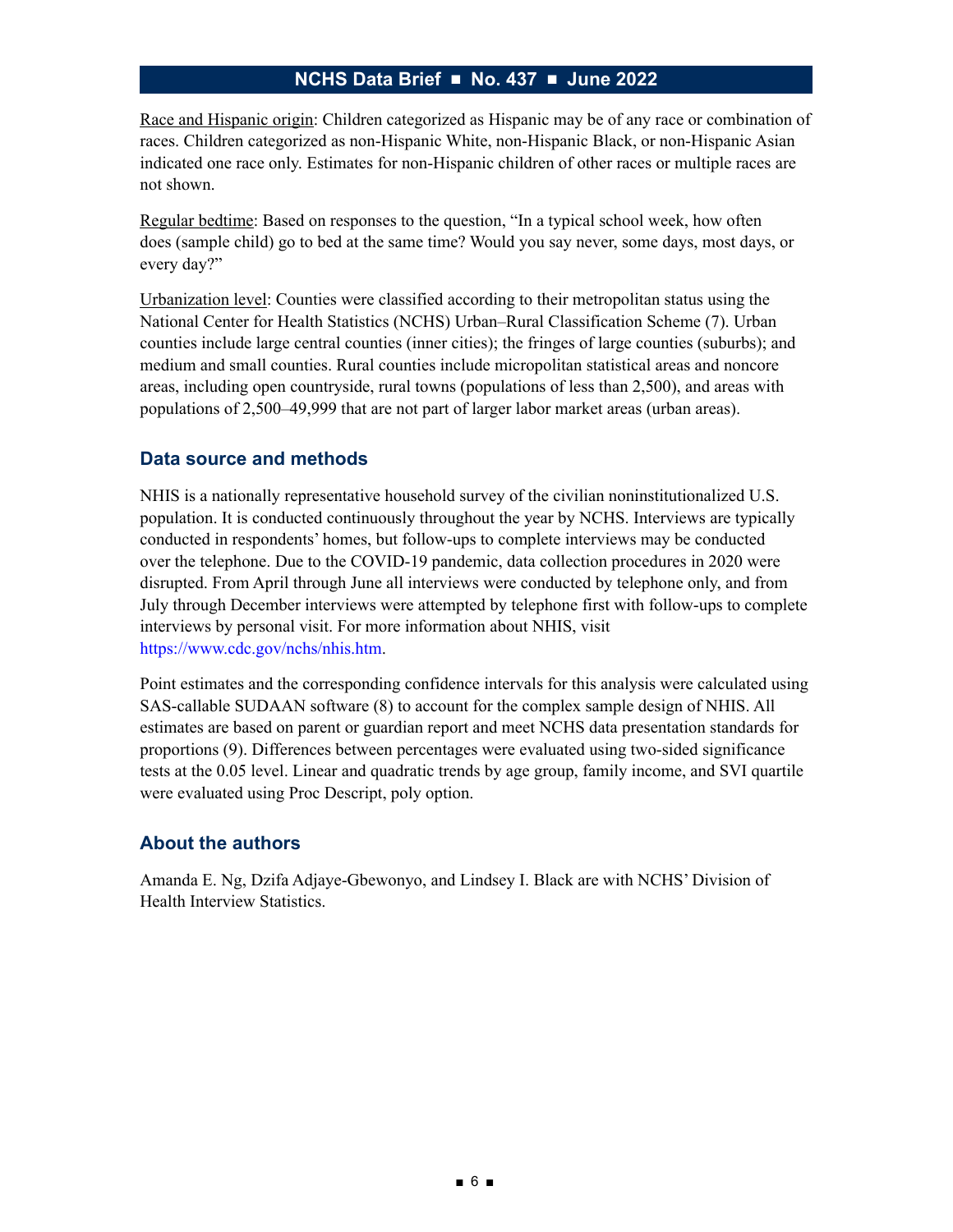#### **References**

1. Paruthi S, Brooks LJ, D'Ambrosio C, Hall WA, Kotagal S, Lloyd RM, et al. Recommended amount of sleep for pediatric populations: A consensus statement of the American Academy of Sleep Medicine. J Clin Sleep Med 12(6):785–6. 2016.

2. Wheaton AG, Claussen AH. Short sleep duration among infants, children, and adolescents aged 4 months–17 years—United States, 2016–2018. MMWR Morb Mortal Wkly Rep 70(38):1315–21. 2021.

3. Smith JP, Hardy ST, Hale LE, Gazmararian JA. Racial disparities and sleep among preschool aged children: A systematic review. Sleep Health 5(1):49–57. 2019.

4. Pyper E, Harrington D, Manson H. Do parents' support behaviours predict whether or not their children get sufficient sleep? A cross-sectional study. BMC Public Health 17(1):432. 2017.

5. United States Census Bureau. Poverty thresholds. 2021. Available from: [https://www.census.](https://www.census.gov/data/tables/time-series/demo/income-poverty/historical-poverty-thresholds.html) [gov/data/tables/time-series/demo/income-poverty/historical-poverty-thresholds.html](https://www.census.gov/data/tables/time-series/demo/income-poverty/historical-poverty-thresholds.html).

6. National Center for Health Statistics. Multiple imputation of family income in 2020 National Health Interview Survey: Methods. 2021. Available from: https://ftp.cdc.gov/pub/Health [Statistics/NCHS/Dataset\\_Documentation/NHIS/2020/NHIS2020-imputation-techdoc-508.pdf.](https://ftp.cdc.gov/pub/Health_Statistics/NCHS/Dataset_Documentation/NHIS/2020/NHIS2020-imputation-techdoc-508.pdf)

7. Ingram DD, Franco SJ. 2013 NCHS urban–rural classification scheme for counties. National Center for Health Statistics. Vital Health Stat 2(166). 2014.

8. RTI International. SUDAAN (Release 11.0.3) [computer software]. 2018.

9. Parker JD, Talih M, Malec DJ, Beresovsky V, Carroll M, Gonzalez Jr JF, et al. National Center for Health Statistics data presentation standards for proportions. National Center for Health Statistics. Vital Health Stat 2(175). 2017.